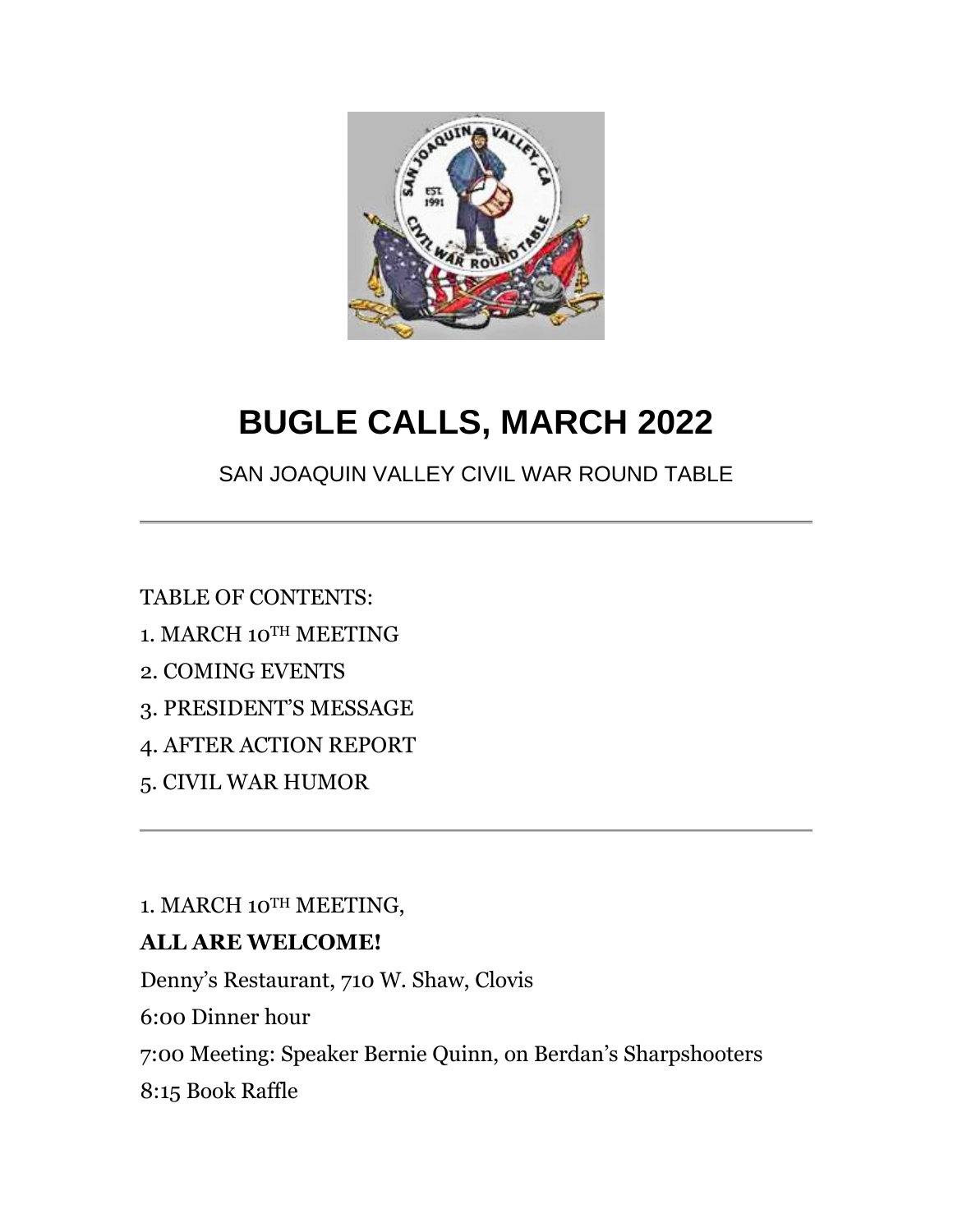#### 2. COMING EVENTS:

 APRIL 14TH: Bernie Quinn's Part 2 on Berdan's Sharpshooters MAY: 12<sup>TH</sup>: Meeting topic to be determined. AUGUST: ? Barbeque at Shaver? SEPTEMBER: MEETING OCTOBER: MEETING NOVEMBER 4-6: WEST COAST CONFERENCE (See website

page)

## 3. PRESIDENT'S MESSAGE: BY MICHAEL SPENCER

Hello Members,

I hope all is going well since our last meeting. Our next meeting will be Thursday March 10th. Our speaker will be Bernie Quinn, speaking about Berdan Sharpshooters. His subject is their organization, recruitment, training, tactics, uniform, and their successes at Gettysburg.

Ron mentioned he wrote a letter about Black soldiers of the Civil War in the 2/20/22 Fresno Bee (see After Action Report below.) Here is a note about the  $54<sup>th</sup>$  Massachusetts Regiment: The 54th Massachusetts Infantry Regiment was an infantry regiment that saw extensive service in the Union Army during the American Civil War. The unit was the second African-American regiment,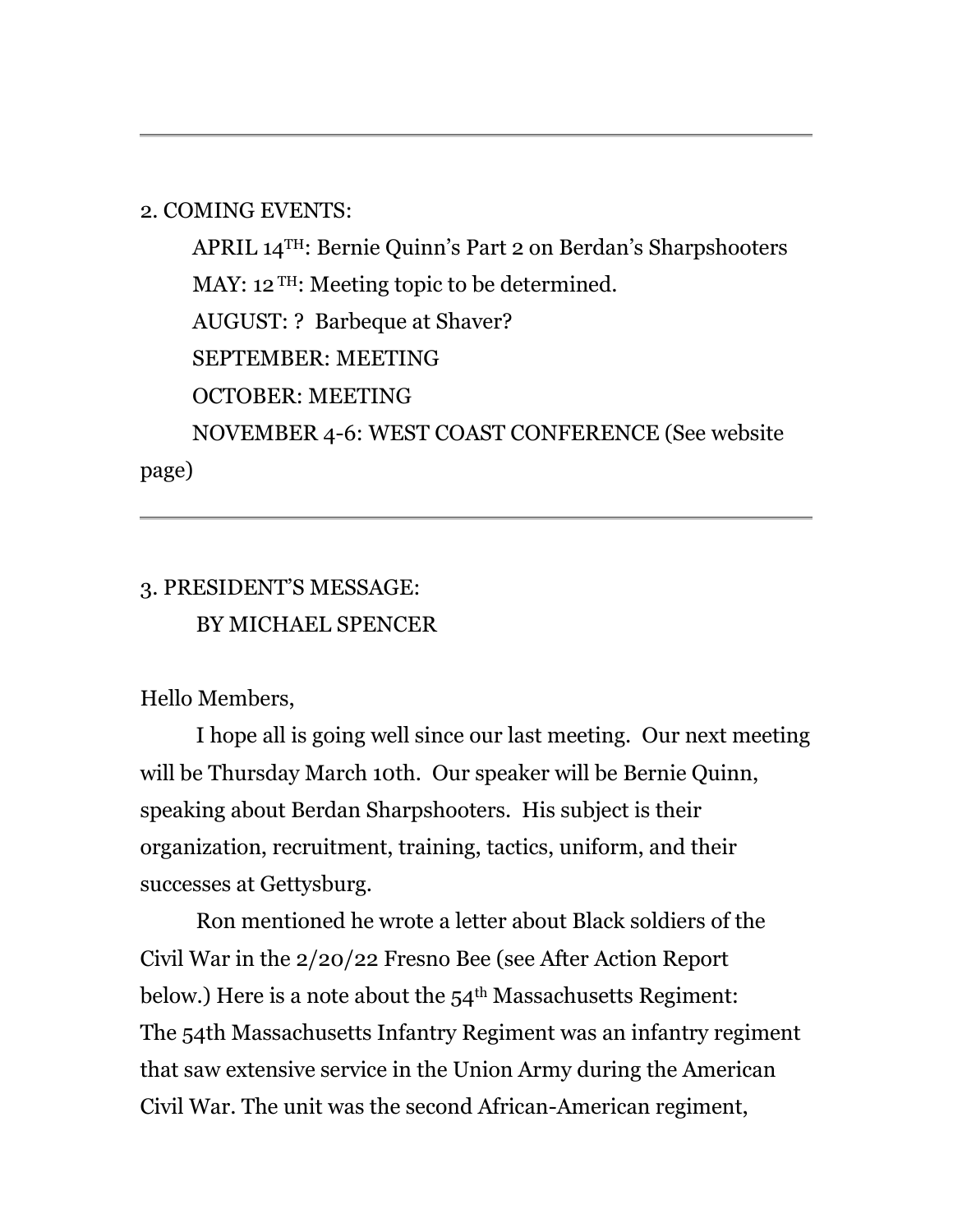following the 1st Kansas Colored Volunteer Infantry Regiment, organized in the northern states during the Civil War.

#### **[Wikipedia](https://en.wikipedia.org/wiki/54th_Massachusetts_Infantry_Regiment)**

**Active:** March 13, 1863 – August 4, 1865; **Size:** 1,100

(Editor's Note: Michael included a longer article on the  $54<sup>th</sup>$ , but unfortunately, I was unable to copy & paste it. Drat these infernal devices!)

# 4. AFTER ACTION REPORT: Meeting of February 10 BY RON VAUGHAN

Ten persons were present. It was good to see Lisa and Helen back. Wayne Scott was sick, we hope he has a speedy recovery.

Lisa reported that the Westerner Club meets on the 2nd Wednesdays at 6:00 at Mimi's Bistro & Bakery.

I reported that I tried to apply for non-profit status for our SJCWRT. The 40 page Form 1023 was completed, but the site would not allow the form to print out no matter how I and my son tried! We finally started printing, when the printer ran out of ink! Replaced cartridge, but it would not do it! Extreme frustration! I will look for another way.

Tom Ebert provided our program with an excellent lecture on the political events of 1850s that led to Southern Secession over the slavery issues. I have three pages of notes—too much to retell here.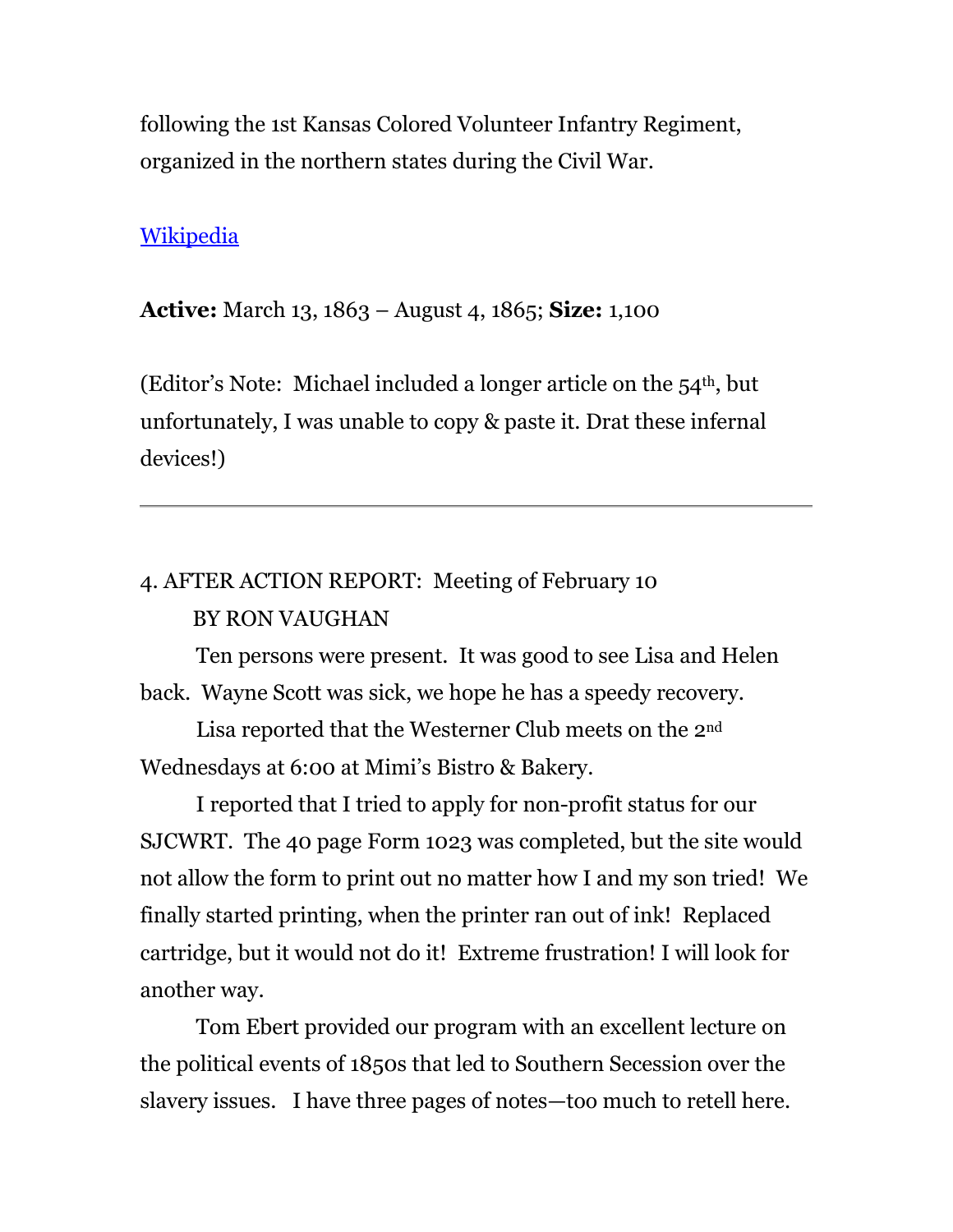An interesting note, Tom said the Confederate Government mirrored the USA Constitution, but there was not a two party system. For President Davis, it was "My way or the highway." To sum it up, the South desired to extend slavery, but the rise of Lincoln and the Republican Party made the slave owners fear for the future of their "peculiar institution".

As Dave Davenport once said, the election of Lincoln made the slave owners think slavery was doomed; even though Lincoln had no executive power to end slavery, or enough votes in Congress to end slavery. By seceding, and starting war, they brought about the eventual end of slavery!

Note: The 2/20/22 edition of the Fresno Bee, contained a letter to the editor. I commented upon the memorialization of the Black soldiers in the Civil War, and that the first Black regiment was not the famous 54th Massachusetts, but the 1st Kansas Colored Regiment, raised in June 1862, eight months earlier. It also had the first Black officers, a Captain and two Lieutenants.

### 5. CIVIL WAR HUMOR FROM "THE BLUE & GRAY LAUGHING"

"In the Battle of Bull Run, a soldier around whom the cannon shot were flying particularly thick. On seeing one strike and bury itself in a bank near him, he sprang into the hole it had scoped out, remarking, 'Shootaway! You can't hit twice in the same place!' At that instant, another shot struck a few feet distance, almost covering